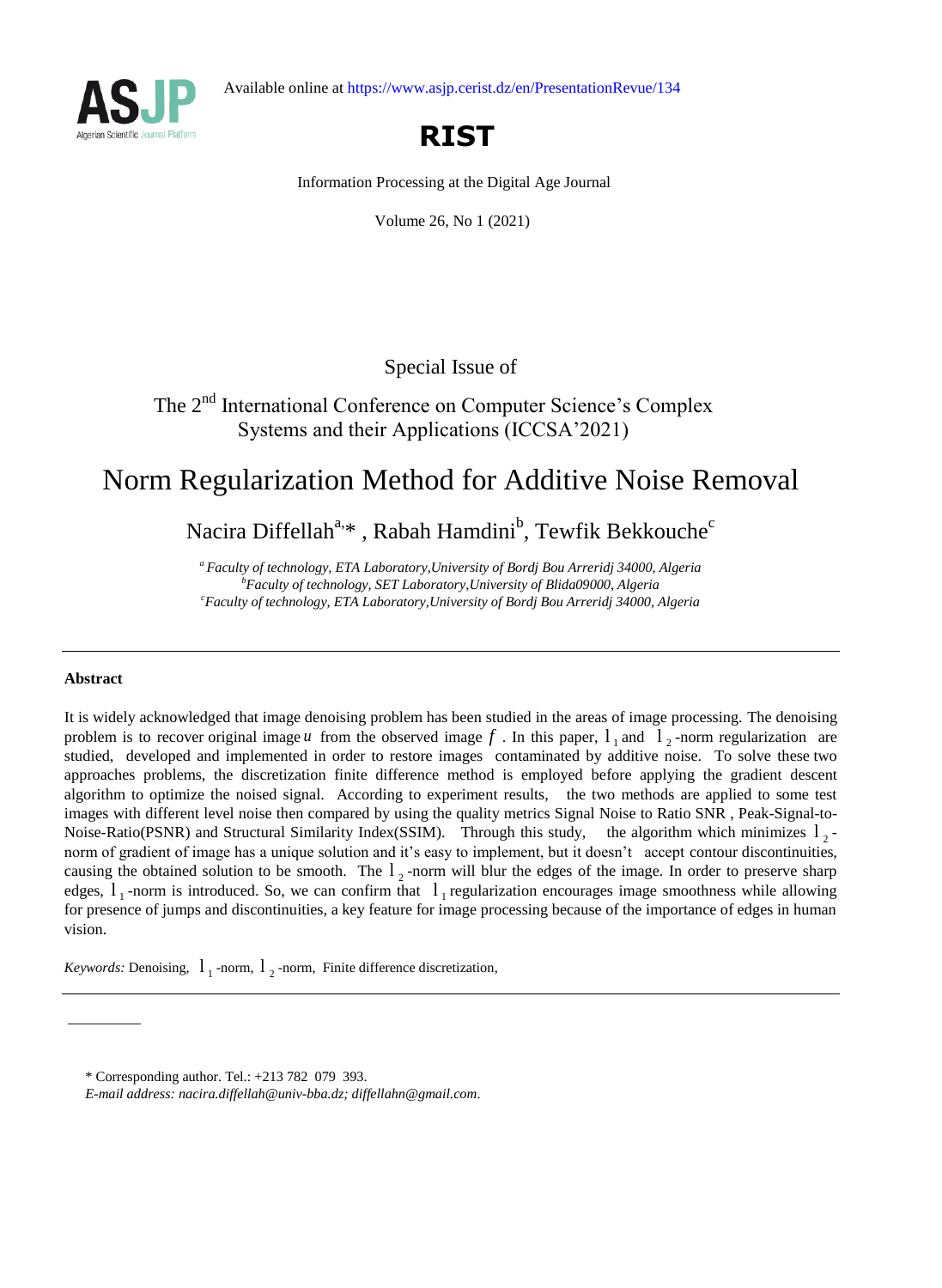## **1. Introduction**

In image acquisition systems, acquired digital images always contain noise. There are different kinds of digital image noise which are caused by many factors. In this paper, we focus our research to study, implement and compare two methods based on partial differential equation (PDE) model for removing Gaussian noise.Generally, images are corrupted with additive white Gaussian noise during acquisition e.g. sensor noise caused by poor illumination and/or high temperature, and/or transmission e.g. electronic circuit noise.

In the literature, several methods have been proposed to remove the noise and recover the true image *u* , such as iterative median filtering in Nichol and Vohra, 2004, Weight Median Filter (WMF) in Hsson, 2004, Adaptive Median Filter (AMF) in Dhanasekaran et al., 2009; Gonzalez and Woods, 2018, Wavelet Transform (WT) in Longkumer and Gupta, 2018, Anisotropic diffusion filtering in Gill and Sharrma, 2016; Min Han, 2009, Total Variation (TV) filter Rudin et al., 1992; Chambolle, 2004; Thanh et al, 2020 ...

There are many mathematical models which have been proposed to solve image denoising problems. We consider two types of image denoising problems which are expressed as the following norm minimization problems:

$$
\min_{u \in V} \left\{ \frac{1}{2} \left\| u - f \right\|^2 + \lambda \frac{1}{2} \left\| \nabla u \right\|_2^2 \right\}
$$
\n
$$
\min_{u \in V} \left\{ \frac{1}{2} \left\| u - f \right\|^2 + \lambda \left\| \nabla u \right\|_1 \right\}
$$
\n(1)\n(2)

*V* is the space of images (a space of smooth functions),  $u \in \mathbb{R}^N$  is the real image and  $f \in \mathbb{R}^N$  is the image contaminated by additive noise,  $\lambda > 0$  is regularization parameter,  $\|\mathbf{g}\|_2$  and denotes the  $1_2$  and  $1_1$ -norm, respectively. The first terms of  $J_1(u, f) = ||u - f||_2^2$  is called the data-fitting (the fidelity) term which forces the Final image to be not too far away from the initial image, note that the fidelity term is convex function, and the final image to be not too far away from the initial image, note that the fidelity term is convex function, second terms such as  $J_2(u) = -\frac{1}{2} ||\nabla u||_2^2$ 2  $\binom{n}{2}$   $\binom{n}{2}$   $\binom{n}{2}$ 1  $J_2(u) = -\|\nabla u\|_2^2$  and  $J_2(u) = \|\nabla u\|_1$  are called the regularization (or penalty) terms,<br>the poise reduction and they are also convex. The minimization problem (Eq. (1)) is which perform actually the noise reduction and they are also convex. The minimization problem (Eq.  $(1)$ ) is called the  $1_2$ -norm problem (Tikhonov regularization) and (Eq. (2)) is called the  $1_1$ -norm regularization problem.

The rest of the paper is organized as follows: The second section presents the noise model. Section III is dedicated to analyze and implement the two different image denoising algorithms based on energy minimization:  $1_1$  and  $1_2$ -regularization. In section IV, we provide some numerical experiments. Lastly, section V concludes the paper.

#### **2. Noise model**

Probability Density Function (PDF) or Histogram is also used to design and characterize the noise models, in this paper we will discuss only Gaussian noise model in digital images. Gaussian noise is statistical noise having a probability distribution function (PDF) equal to that of the normal distribution, which is also known as the Gaussian distribution. The probability density function of a Gaussian random variable is given by :

$$
p_G(z) = \frac{1}{\sigma\sqrt{2\pi}} \, e^{\frac{(z-\mu)^2}{2\sigma^2}} \tag{3}
$$

where z represents the grey level,  $\mu$  the mean value and  $\sigma$  the standard deviation.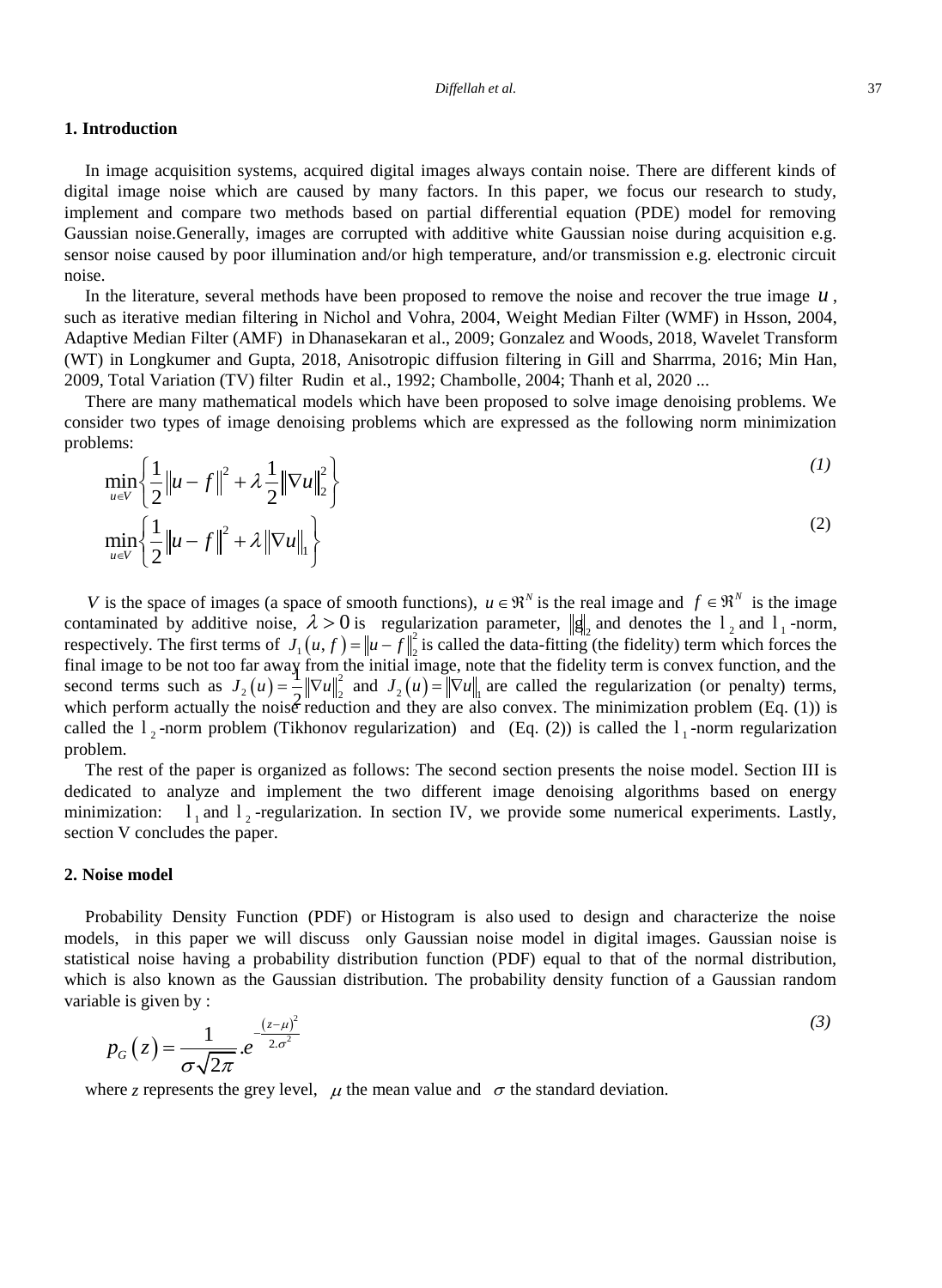

Fig. 1. Probability density function of Gaussian noise

The PDF of this noise model Fig.1 shows that to noisy pixel values of degraded image in between  $\mu - \sigma$  and  $\mu + \sigma$ . (see Bryc, 1996). where

$$
P_{Z_1} = \frac{0,607}{\sqrt{2\pi\sigma^2}}
$$
\n
$$
P_{Z_2} = \frac{1}{\sqrt{2\pi\sigma^2}}
$$
\n(5)

### **3. Methods analysis and implementation**

The image denoising problem can be formulated as the following. Given an observed image  $f$ , we know f is the addition of the ideal image u and some noise with mean 0 and variance  $\sigma^2$ .

$$
f = u + \eta \tag{6}
$$

In accordance with Eq. (6), the denoising problem can be considered in the unconstrained form as:  $J(u) = J_1(u, f) + \lambda J_2(u)$ *(7)*

Minimization of  $J_2(u)$  is equivalent to minimization of the majority of derivative over the dimension of the function. Intuitively, minimization problem (7), simultaneously try to remove the noise from the continuous image *u* (which is equivalent to minimization of the total first derivative over the domain) and forces the function  $J_1(u)$  to be near enough to f. See (Rudin et al., 1992; Alter et al., 2005; Chambolle and Pock , 2011).

## *3.1. Removal noise by*  2 l *- norm*

The  $1<sub>2</sub>$  norm method is a 5 steps process:

Step 1: Create the energy that describe the quality image *u*  
\n
$$
\min_{u \in V} J(u) = \min_{u \in V} \left\{ \frac{1}{2} ||u - f||^2 + \lambda \frac{1}{2} ||\nabla u||^2 \right\}
$$
\n(8)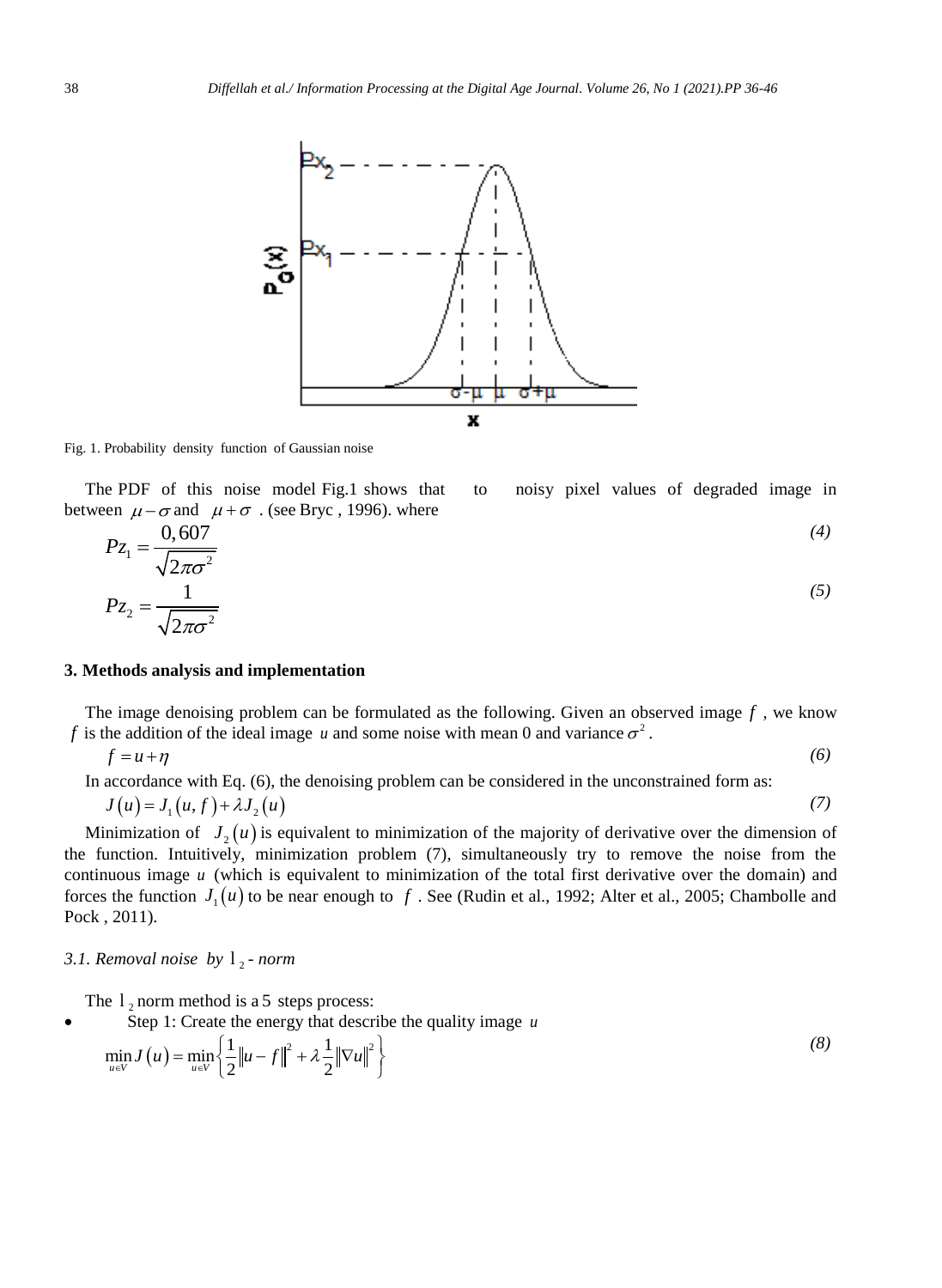With

$$
J_1(u) = \frac{1}{2} ||u - f||^2
$$
  
\n
$$
J_2(u) = \frac{1}{2} ||\nabla u||_2^2
$$
\n(10)

Step 2: Compute the first variation of energy  $\nabla J$ 

$$
\nabla J_1(u) = u - f \tag{11}
$$

$$
\nabla J_2(u) = \Delta u \tag{12}
$$

so,

$$
\nabla J(u) = u - f + \lambda \Delta u \tag{13}
$$

• Step 3: Setup the PDE describing the steepest descent minimization  $\frac{\partial u}{\partial t} = -\nabla J$ *t*  $\frac{\partial u}{\partial t} = -\nabla$  $\partial$ 

$$
\frac{\partial u}{\partial t} = -(u - f + \lambda \Delta u) \tag{14}
$$

Step 4: Discretize the PDE in Eq. (14) by finite difference method

Step 4. Discrete the 1 DE in Eq. (14) by finite difference method  
\n
$$
\frac{u_{i,j}^{n+1} - u_{i,j}^n}{\tau} = -\left(u_{i,j}^n - f_{i,j}^n + \lambda D_{12}^n\right)
$$
\n(15)

with

discretization *(16)*

$$
\Delta u \rightarrow D l_{2i,j}^{n} \tag{10}
$$
  
\n
$$
D l_{2i,j}^{n} = u_{i-1,j}^{n} + u_{i+1,j}^{n} + u_{i,j-1}^{n} + u_{i,j+1}^{n} - 4u_{i,j}^{n}
$$

• Step 5: Evolve the PDE towards the minimum of  
\n
$$
u_{i,j}^{n+1} = u_{i,j}^n - \tau \left( u_{i,j}^n - f_{i,j}^n + \lambda D \mathbf{1}_{2i,j}^{n} \right)
$$
\n(18)

## *3.2. Removal noise by*  1 l *- norm*

The  $l_1$  norm method is a 5 steps process:

Step 1: Create the energy that describe the quality image *u*  
\n
$$
\min_{u \in V} J(u) = \min_{u \in V} \left\{ \frac{1}{2} ||u - f||^2 + \lambda ||\nabla u||_1 \right\}
$$
\n(19)

with

 $(u) = \frac{1}{2} ||u - f||^2$ 1 1  $J_1(u) = \frac{1}{2} ||u - f||$ *(20)*

$$
J_2(u) = \|\nabla u\|_{1}
$$
\n<sup>(21)</sup>

Step 2: Compute the first variation of energy  $\nabla J$ 

$$
\nabla J_1(u) = u - f \tag{22}
$$

$$
\nabla J_2(u) = \text{div}\frac{\nabla u}{\|\nabla u\|}\tag{23}
$$

*(9)*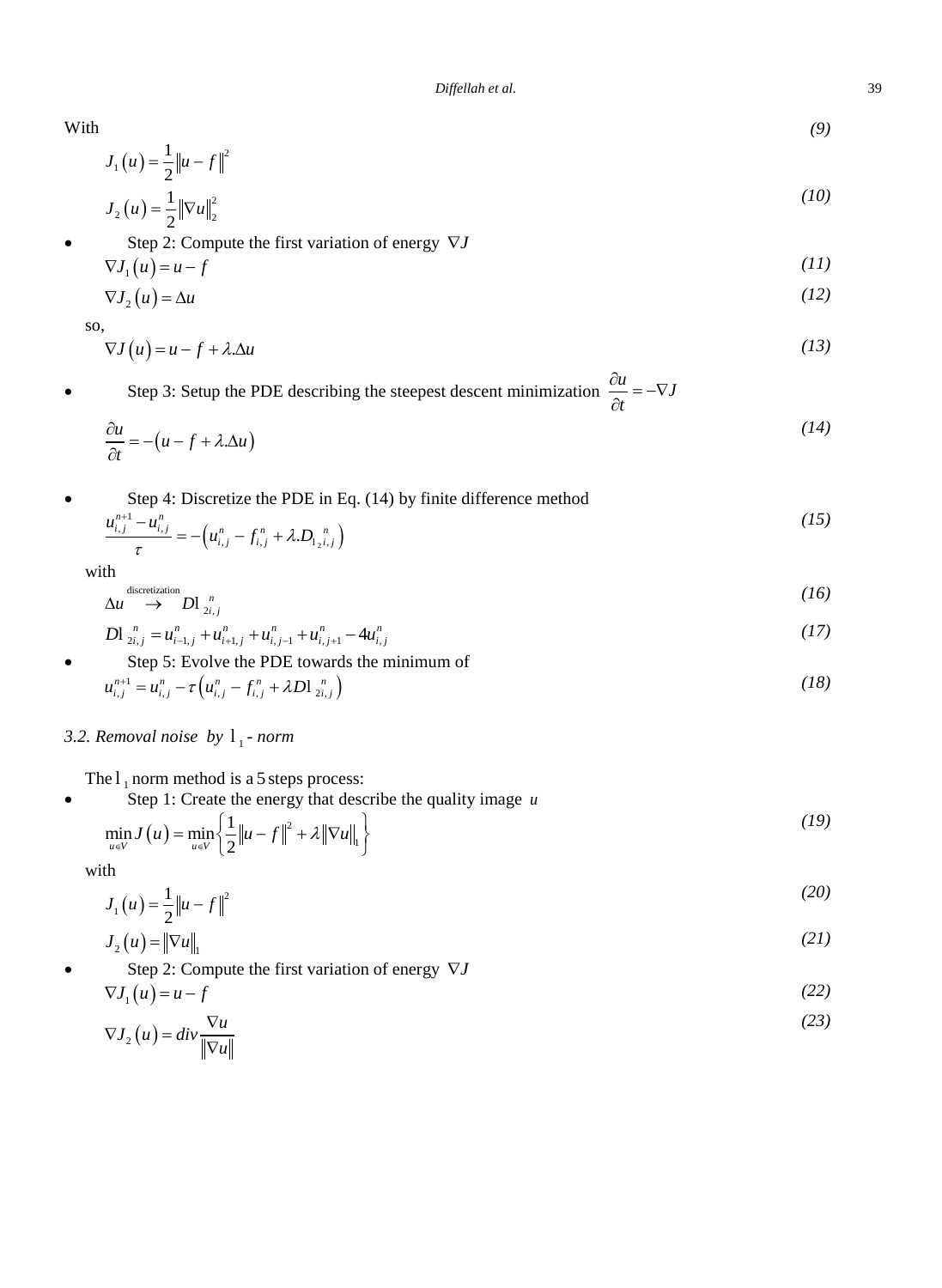$\frac{\partial u}{\partial t} = -\nabla$ 

so,

$$
\nabla J\left(u\right) = u - f + \lambda \operatorname{div} \frac{\nabla u}{\|\nabla u\|} \tag{24}
$$

Step 3: Setup the PDE describing the steepest descent minimization  $\frac{\partial u}{\partial t} = -\nabla J$ 

$$
\frac{\partial u}{\partial t} = -\left(u - f + \lambda \operatorname{div} \frac{\nabla u}{\|\nabla u\|}\right) \tag{25}
$$

Step 4: Discretize the PDE in Eq. (25) by finite difference method

$$
\frac{u_{i,j}^{n+1} - u_{i,j}^n}{\tau} = -\left(u_{i,j}^n - f_{i,j}^n + \lambda D_{1,i,j}^n\right)
$$
\n(26)

with

$$
div \left(\frac{\nabla u}{\|\nabla u\|}\right)^{\text{discretization}} D \mathbf{1}_{1i,j}^n \tag{27}
$$

$$
D\mathbf{1}_{i,i,j}^{n} = \frac{1}{h^2} \left[ \frac{d_{i_{i,j}}^{n}}{c_{i_{i,j}}^{n}} - \frac{d_{2_{i,j}}^{n}}{c_{2_{i,j}}^{n}} + \frac{d_{3_{i,j}}^{n}}{c_{3_{i,j}}^{n}} - \frac{d_{4_{i,j}}^{n}}{c_{4_{i,j}}^{n}} \right]
$$
(28)

$$
c_{i_{i,j}}^n = \sqrt{\varepsilon^2 + \left(\frac{d_{i_{i,j}}^n}{h^2}\right)^2 + \left(\frac{u_{i,j+1} - u_{i,j-1}}{2h}\right)^2}
$$
(29)

$$
c_{2_{i,j}}^n = \sqrt{\left(\frac{d_{2_{i,j}}^n}{h^2}\right)^2 + \left(\frac{u_{i-1,j+1} - u_{i-1,j-1}}{2h}\right)^2}
$$
(30)

$$
c_{3_{i,j}}^n = \sqrt{\left(\frac{u_{i+1,j} - u_{i-1,j}}{2h}\right)^2 + \left(\frac{d_{3_{i,j}}^n}{h^2}\right)^2}
$$
\n(31)

$$
c_{4_{i,j}}^n = \sqrt{\left(\frac{u_{i+1,j-1} - u_{i-1,j-1}}{2h}\right)^2 + \left(\frac{d_{4_{i,j}}^n}{h^2}\right)^2}
$$
\n(32)

$$
d_{1_{i,j}}^n = u_{i+1,j}^n - u_{i,j}^n \tag{33}
$$

$$
d_{2_{i,j}}^n = u_{i,j}^n - u_{i-1,j}^n \tag{34}
$$

$$
d_{3_{i,j}}^n = u_{i,j+1}^n - u_{i,j}^n \tag{35}
$$

$$
d_{4_{i,j}}^n = u_{i,j}^n - u_{i,j-1}^n \tag{36}
$$

• Step 5: Evolve the PDE towards the minimum of  
\n
$$
u_{i,j}^{n+1} = u_{i,j}^n - \tau \left( u_{i,j}^n - f_{i,j}^n + \lambda D \mathbf{1}_{i,j}^n \right)
$$
\n(37)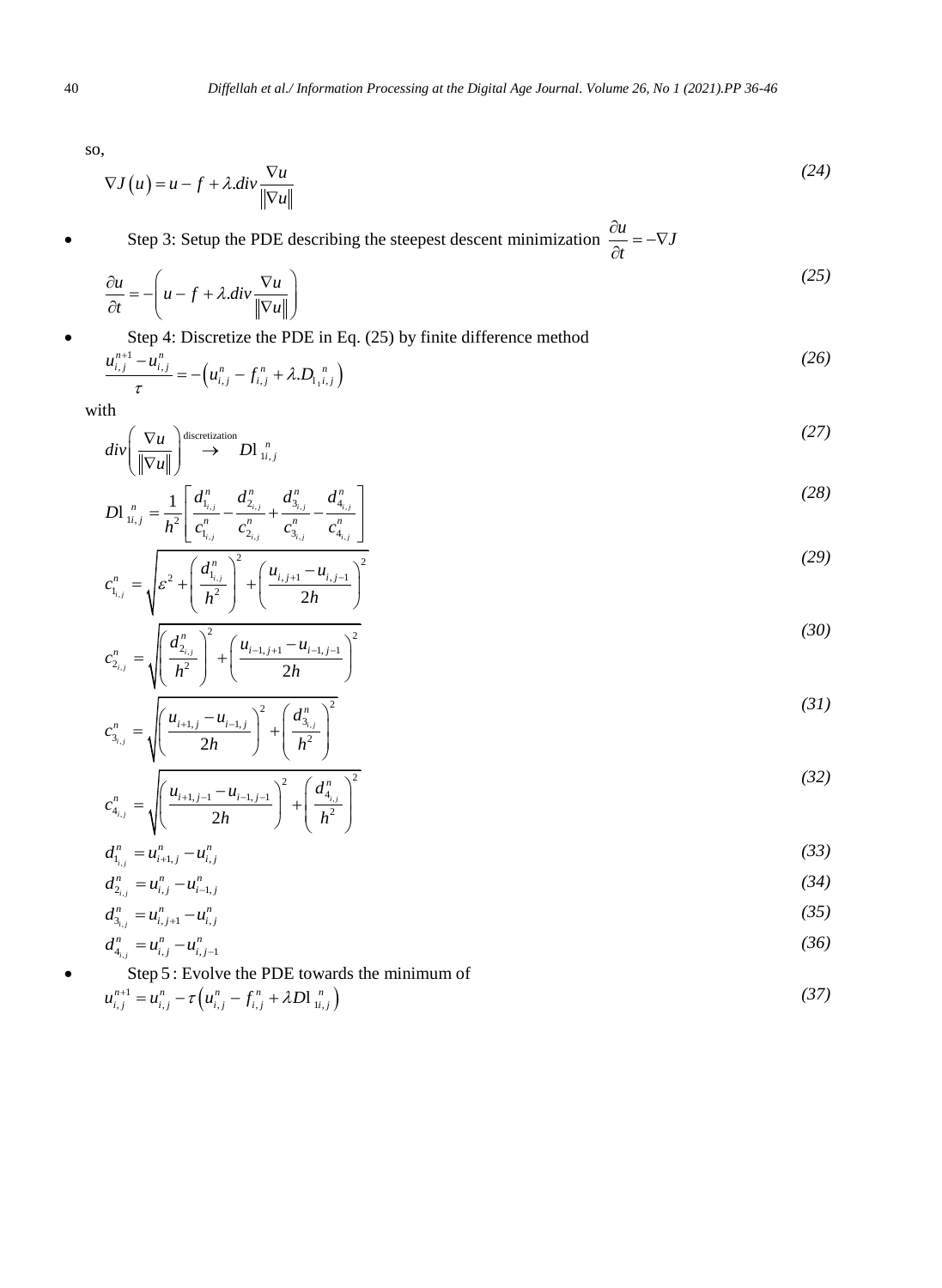## **4. Numerical results**

In this section, we will compare and discuss the results of the different algorithms. Our implementation of the two algorithms has been tested against the set of images: cameraman of size  $256 \times 256$  pixels, Einstein  $1064 \times 948$  pixels, Tower  $474 \times 422$  pixels and Lena  $512 \times 512$  pixels shown in Fig.2a, Fig.3a, Fig.4a and Fig.5a respectively.

As a measure of quality, we use three metrics, namely, Signal Noise to Ratio SNR | dB |, Peak Signal-to-Noise Ratio (PSNR) and Structural SIMilarity index (SSIM), Wang et al., 2004.

• The Signal Noise to Ratio  $SNR\lfloor dB \rfloor$  is defined as:

$$
SNR = \frac{S_A - S_B}{\partial_0} \tag{38}
$$

 $S_A$  is the original image and  $S_B$  is the restored noisy image,  $\sigma_0$  is standard deviation of the image. This measure of *SNR* is useful in giving an indication of the noise in an image, but the exact visual effect of such noise is highly image dependent.

• The PSNR metric is defined as:

$$
PSNR(u,\hat{u}) = 10\log \frac{L_d^2}{MSE}
$$
\n(39)

where  $L_d$  is the dynamic range of the pixel-values. If the input image has an 8-bit unsigned integer data type,  $L_d = 255$ .

Equation (40) give the expression of the quality measures Mean Squared Error (MSE):  
\n
$$
MSE(u, \hat{u}) = \frac{1}{M \times N} \sum_{i=1}^{M} \sum_{j=1}^{N} (u(i, j) - \hat{u}(i, j))^{2}.
$$
\n(40)

 $u(i, j)$  denote the original image and  $\hat{u}(i, j)$  its reconstructed image, respectively. *M* and *N* are the image size. PSNR determines the degradation in the embedded image with respect to the original image. PSNR is more consistent in the presence of noise compared to SNR. The main advantages of PSNR are that it is very fast and easy to implement. The value of PSNR is larger, indicating that denoising effect is better.

• The mathematical representation of the SSIM is as follows:  
\n
$$
SSIM (u, \hat{u}) = \frac{(2\mu_u \mu_{\hat{u}} + C_1)(2\sigma_{u\hat{u}} + C_2)}{(\mu_u^2 + \mu_{\hat{u}}^2 + C_1)(\sigma_u^2 + \sigma_{\hat{u}}^2 + C_2)}
$$
\n(41)

Where

$$
\mu_{u} = \frac{1}{N} \sum_{i=1}^{N} u_{i}
$$
\n(42)

$$
\mu_{\hat{a}} = \frac{1}{N} \sum_{i=1}^{N} \hat{u}_i
$$
\n(43)

$$
\sigma_u = \sqrt{\frac{1}{N-1} \sum_{i=1}^{N} (u_i - \mu_u)^2}
$$
\n(44)

$$
\sigma_{\hat{u}} = \sqrt{\frac{1}{N-1} \sum_{i=1}^{N} (\hat{u}_i - \mu_{\hat{u}})^2}
$$
(45)

$$
\sigma_{u\hat{u}} = \frac{1}{N-1} \sum_{i=1}^{N} (u_i - \mu_u)(\hat{u}_i - \mu_{\hat{u}})
$$
\n(46)

 $\mu$ <sub>*u*</sub> and  $\mu$ <sub>*a*</sub> are the means and variances of *u* and  $\hat{u}$  respectively.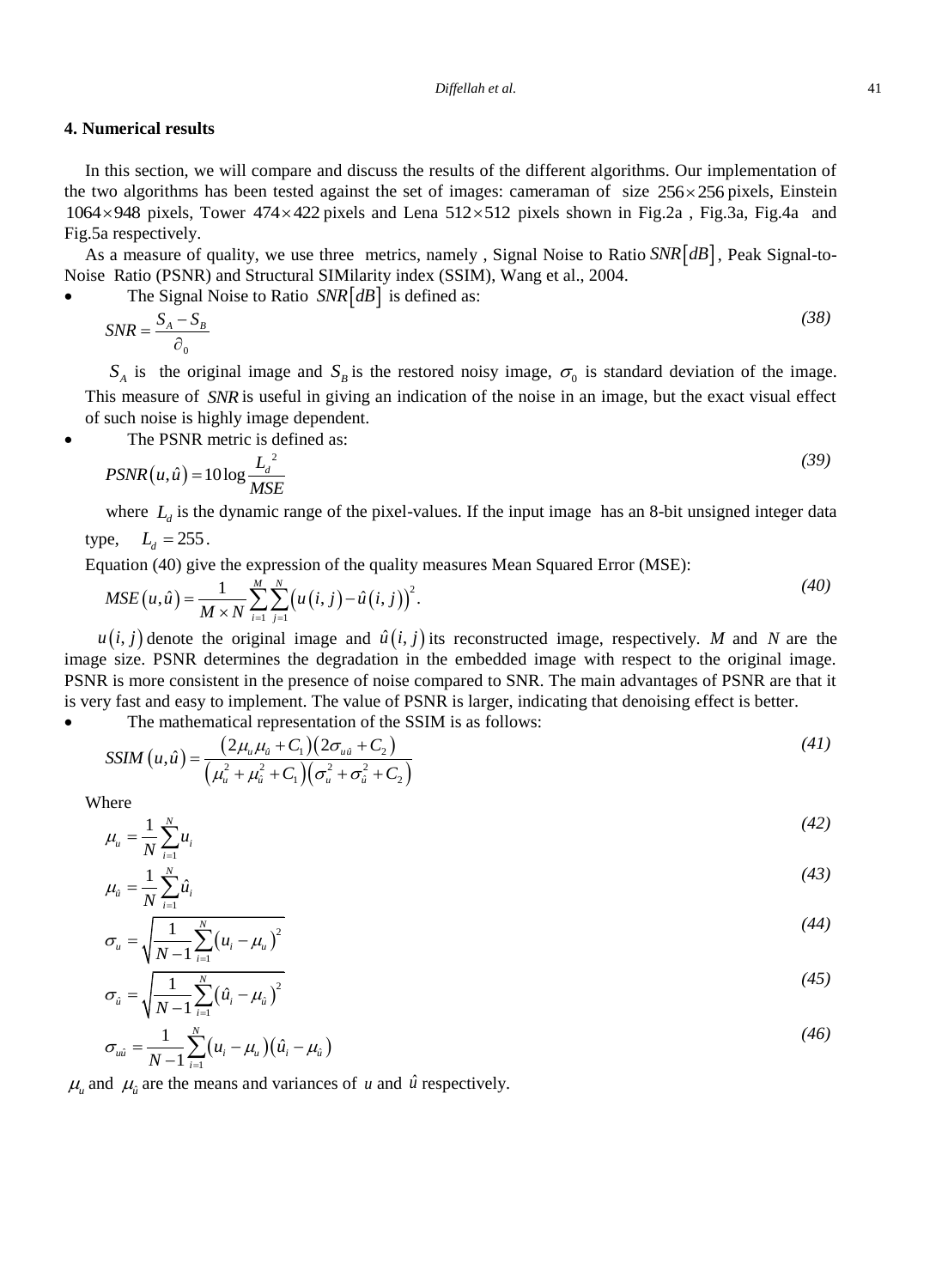$\sigma_u^2$  and  $\sigma_{\hat{u}}^2$  are variances of *u* and  $\hat{u}$  respectively.  $\sigma_{\nu\hat{i}}$  is the standard deviation between *u* and  $\hat{u}$ .

 $C_1$  and  $C_2$  are constants which are used to avoid instability when  $\mu_u^2 + \mu_{\hat{u}}^2$  and  $\sigma_u^2 + \sigma_{\hat{u}}^2$  are very close to zero.  $C_1 = (K_1 L_d)^2$ *(47)*

$$
C_2 = \left(K_2 L_d\right)^2\tag{48}
$$

 $K_1$  and  $K_2$  are two scalar constants given by;  $K_1 = 0.01$  and  $K_2 = 0.03$ .

*SSIM* satisfies the following conditions:

- ⋗  $SSIM (u, \hat{u}) = SSIM (\hat{u}, u)$
- $\blacktriangleright$ *SSIM*  $(u, \hat{u}) \leq 1$
- $\blacktriangleright$  $SSIM (u, \hat{u}) = 1 \text{ si } \hat{u} = u$

SSIM compares two images using information about luminous, contrast and structure, it's decimal value is between  $[-1,1]$ .

Images corrupted by Gaussian noise are shown in Fig. 2.b, Fig. 3.b, Fig. 4.b and Fig. 5.b.

The results using  $l_1$ -norm regularization and images denoised with  $l_2$ -norm regularization are shown in Fig. 2.c, Fig. 3.c, Fig. 43.c and Fig. 5.c. and Fig. 2.d, Fig. 3.d, Fig. 4.d and Fig. 5.d.





(c)  $1_2$ -norm (c)

Fig. 2 Removal noise applied to 'Cameraman'



(a) True image (b) Noisy image  $\sigma = 20$ 



 $l_1$ -norm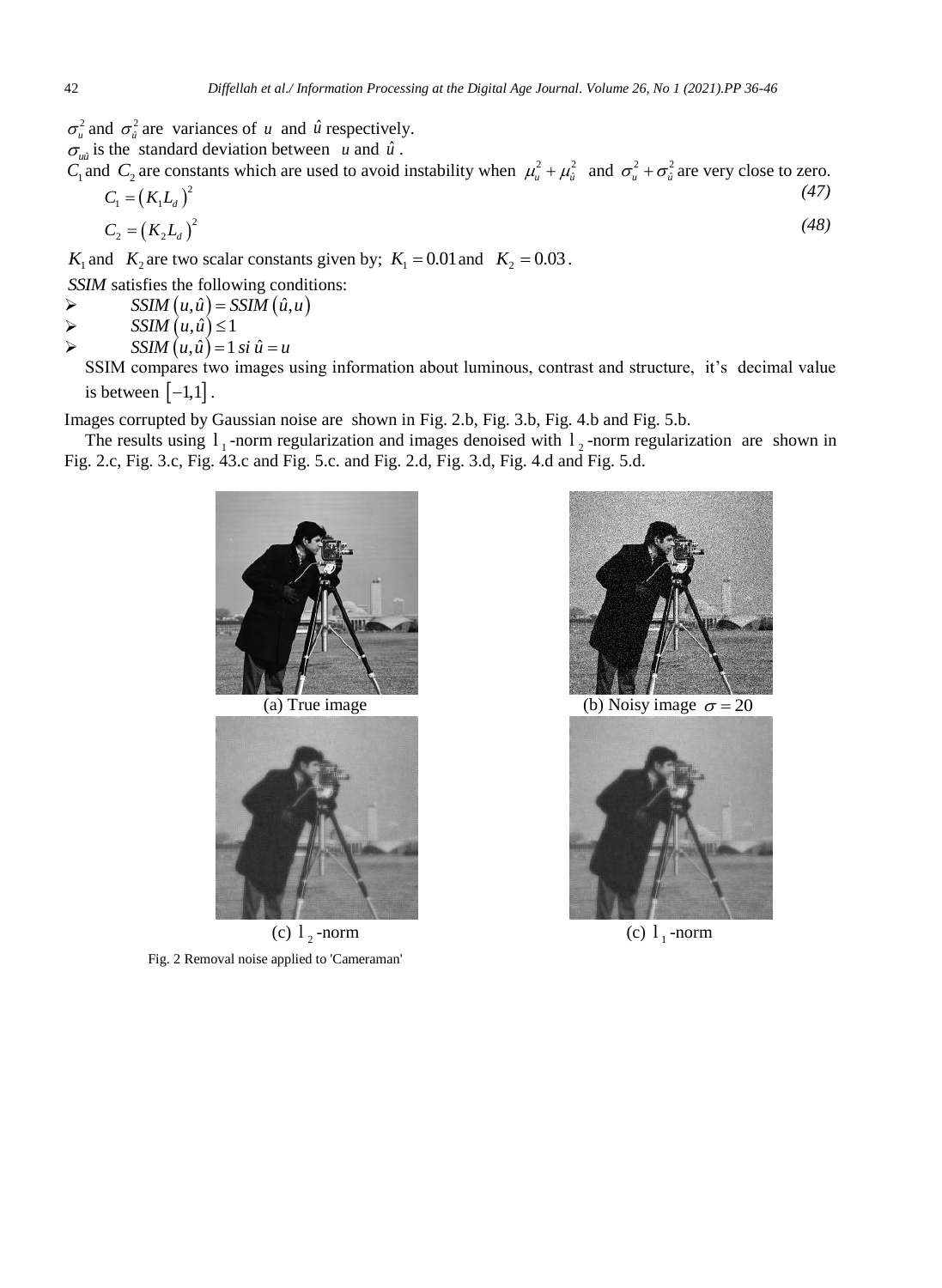





(c)  $1_2$ -norm (d) Fig. 3 Removal noise applied to 'Eistein'





(c)  $1_2$ -norm (d) Fig. 4 Removal noise applied to 'Tower'



(a) True image (b) Noisy image  $\sigma = 20$ 



 $l_1$ -norm



(a) True image  $\sigma = 20$ 



 $1_{1}$ -norm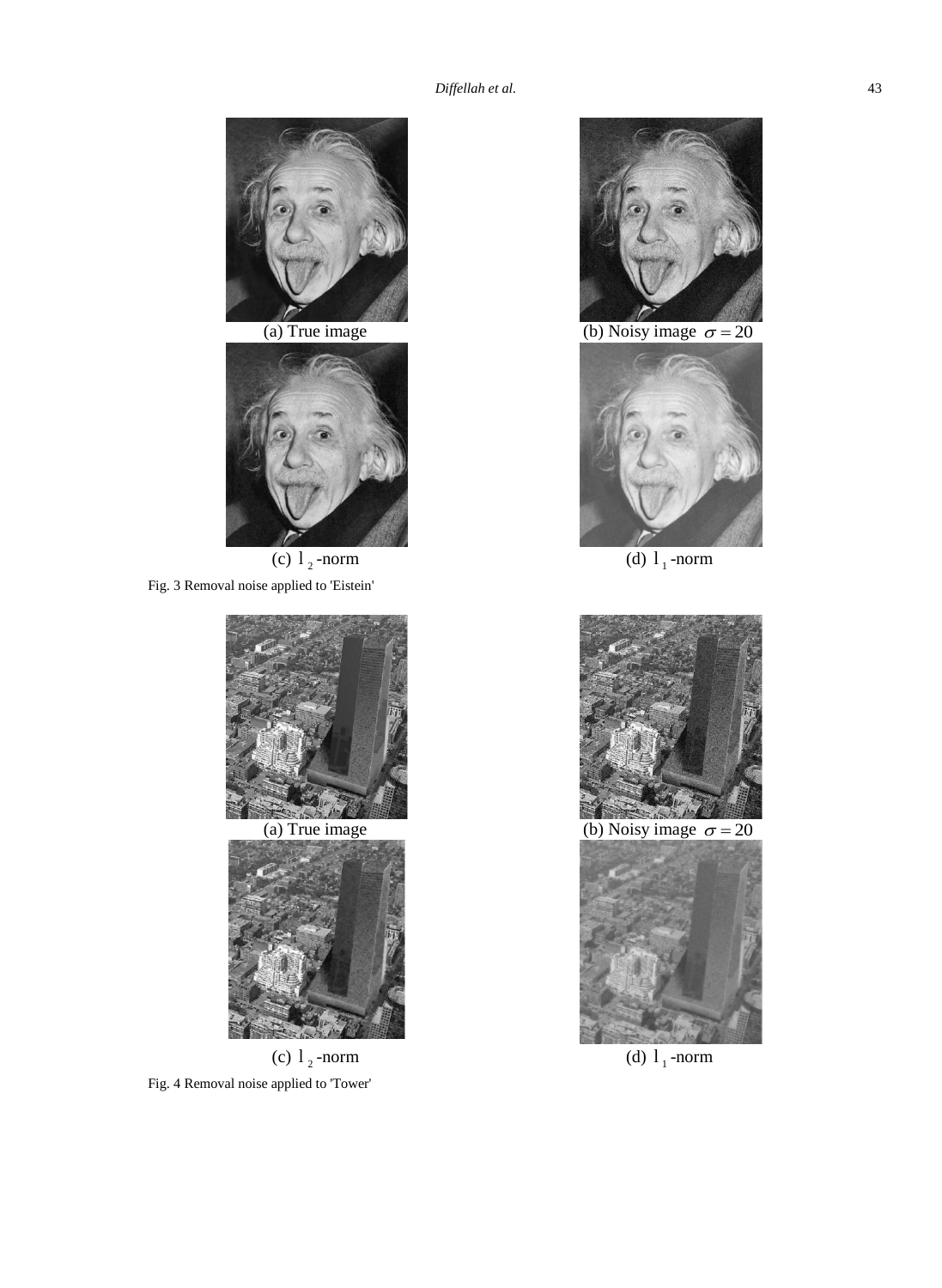



 $l_1$ -norm

Fig. 5 Removal noise applied to 'Lena'

Obtained results of SNR, PSNR and SSIM for the two proposed algorithms are summarized in Tables 1, 2 and 3 respectively.

| Image     | l       | $\sigma$ |        |       |         |         |         |
|-----------|---------|----------|--------|-------|---------|---------|---------|
|           |         | 10       | 20     | 30    | 50      | 70      | 100     |
| Cameraman | 1,      | 16.91    | 15.55  | 12.83 | 7.36    | 3.33    | $-0.73$ |
|           | $1_{2}$ | 15.86    | 11,60  | 6.31  | 1.92    | $-0.99$ | $-4.09$ |
| Einstein  | $1_{1}$ | 21.82    | 19.54  | 14.83 | 8.05    | 3.82    | $-0.42$ |
|           | 1,      | 16.15    | 11, 19 | 6.61  | 2.17    | $-0.74$ | $-3.84$ |
| Tower     | 1,      | 9.93     | 9.33   | 8.02  | 4.56    | 1.22    | $-2.60$ |
|           | 1,      | 13.93    | 4,92   | 4.34  | $-0.05$ | $-2.99$ | $-6.09$ |
| Lena      | $1_{1}$ | 18.48    | 16.08  | 11.83 | 5.39    | 1.23    | $-2.98$ |
|           | 1,      | 13.61    | 10, 36 | 4.07  | $-0.37$ | $-3.30$ | $-6.41$ |

Table 1. Comparison of the denoising *SNR* results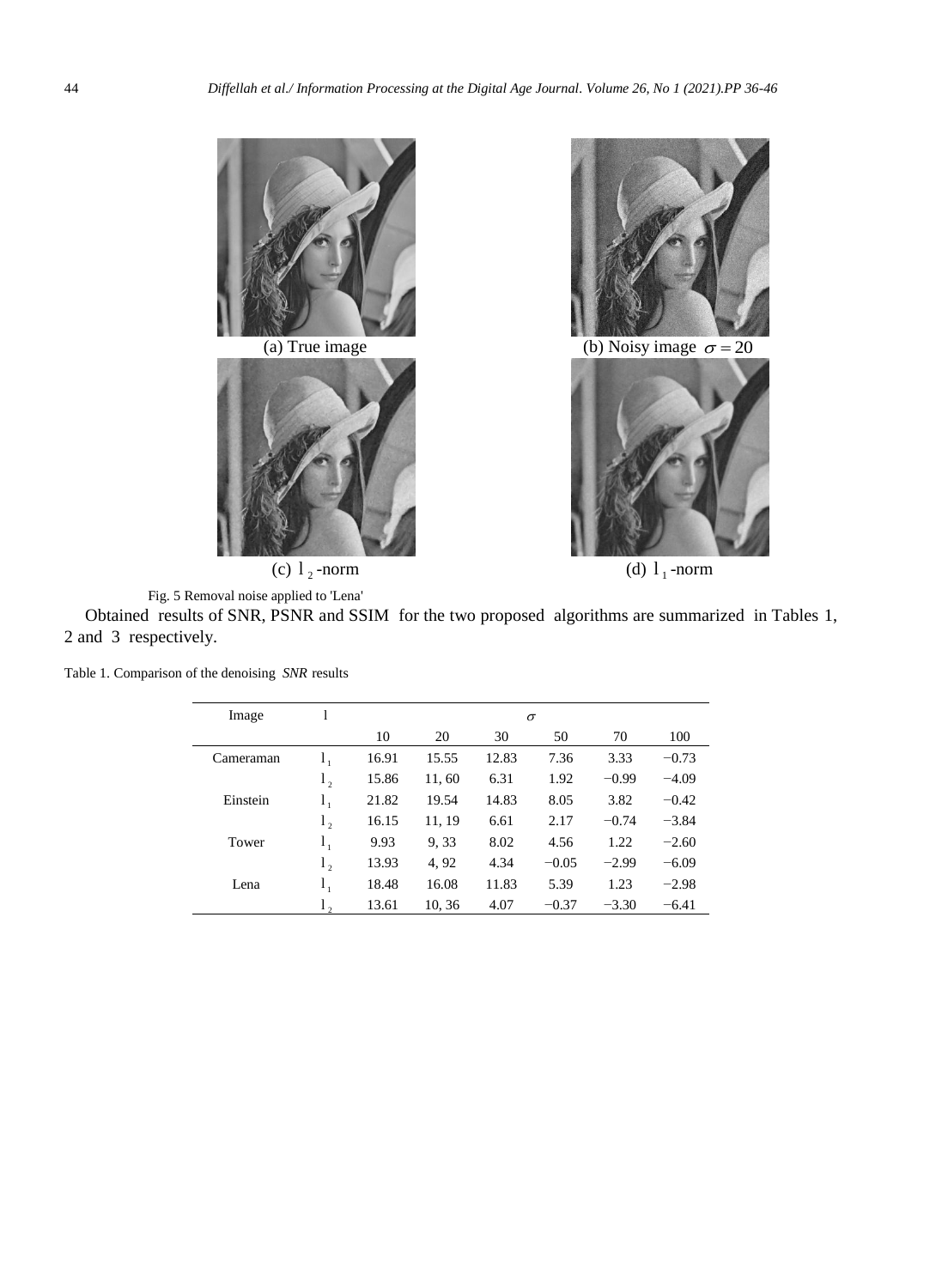Table 2. Comparison of the denoising *PSNR* results

| Image     |    | $\sigma$ |       |       |       |       |       |
|-----------|----|----------|-------|-------|-------|-------|-------|
|           |    | 10       | 20    | 30    | 50    | 70    | 100   |
| Cameraman | 1, | 29.14    | 27.82 | 25.06 | 19.60 | 15.57 | 11.50 |
|           | 1, | 28.10    | 22.11 | 18.55 | 14.16 | 11.23 | 8.14  |
| Einstein  | 1, | 33.82    | 31.53 | 26.83 | 20.05 | 15.81 | 11.57 |
|           | 1, | 28.12    | 22.11 | 18.58 | 14.14 | 11.22 | 8.12  |
| Tower     | 1, | 23.85    | 23.27 | 21.94 | 18.48 | 15.14 | 11.31 |
|           | 1, | 28.14    | 22.08 | 18.56 | 14.16 | 11.22 | 8.12  |
| Lena      | 1, | 33.01    | 30.59 | 26.36 | 19.92 | 15.76 | 11.54 |
|           | 1, | 28.14    | 22.11 | 18.60 | 14.15 | 11.22 | 8.12  |

Table 3. Comparison of the denoising *SSIM* results

| Image     |         | $\sigma$ |      |      |      |      |      |
|-----------|---------|----------|------|------|------|------|------|
|           |         | 10       | 20   | 30   | 50   | 70   | 100  |
| Cameraman |         | 0.85     | 0.78 | 0.57 | 0.30 | 0.19 | 0.11 |
|           | $1_{2}$ | 0.63     | 0.39 | 0.28 | 0.17 | 0.12 | 0.07 |
| Einstein  | 1,      | 0.96     | 0.92 | 0.83 | 0.64 | 0.50 | 0.36 |
|           | $1_{2}$ | 0.96     | 0.88 | 0.78 | 0.61 | 0.48 | 0.35 |
| Tower     | 1,      | 0.90     | 0.88 | 0.81 | 0.68 | 0.54 | 0.39 |
|           | $1_{2}$ | 0.95     | 0.86 | 0.76 | 0.59 | 0.46 | 0.33 |
| Lena      | $1_{1}$ | 0.94     | 0.88 | 0.71 | 0.46 | 0.32 | 0.20 |
|           |         | 0.87     | 0.67 | 0.53 | 0.35 | 0.25 | 0.16 |

The 1 l method has significantly better reconstruction results, both in terms of *SNR* , *PSNR* , *SSIM* and visual quality than the  $1<sub>2</sub>$  method.

## **5. Conclsuion**

To denoise image corrupted with Gaussian noise, we have studied and implemented two algorithms regularization schemes  $l_1$  and  $l_2$ . The  $l_2$  regularization scheme does not have edge preserving properties, but is capable of removing almost all the noise from the image, but the  $l_1$  regularization scheme is capable of removing noise and also preserving edges to a large extent.

Finally, we confirm through experimental results that the  $l_1$  regularization problem involved by Eq. (2) restore the true image better than  $1<sub>2</sub>$  regularization problem expressed by Eq. (1).

For future works, there are many aspects needing to be investigated. For example, minimizing the energy function using a variational method and deep learning-based methods.

## **6. Acknowledgements**

The authors would like to thank the anonymous reviewers for their valuable comments and suggestions which greatly improved the quality of the paper, the General Directorate for Scientific Research and Technological Development of the Algerian Republic in general and the ETA research laboratory of Bordj Bou Arreridj University in particular, for all material and financial support to accomplish this work.